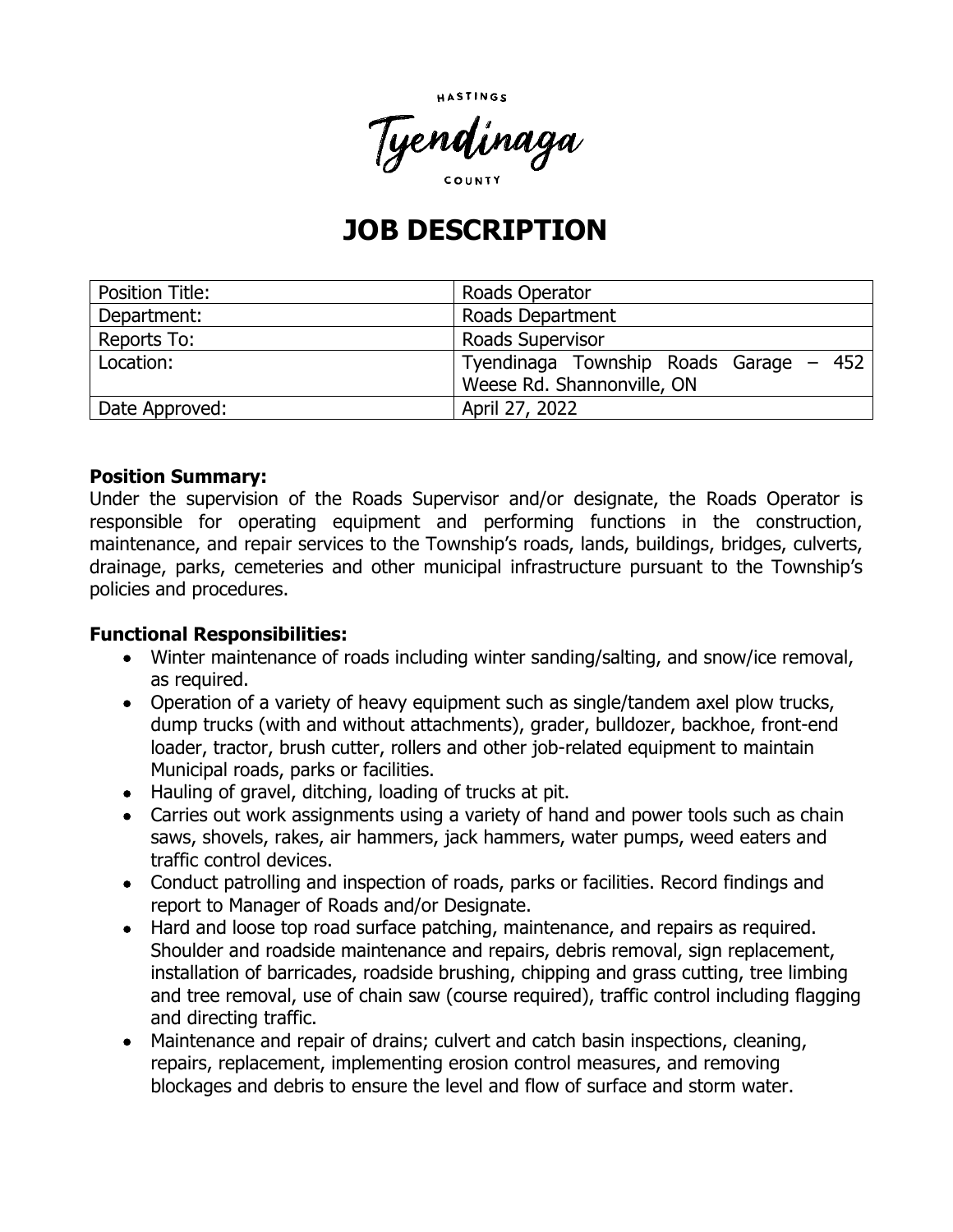- Performs routine cleaning, greasing and minor mechanical repairs and preventative maintenance of vehicles and equipment; inspect vehicles and equipment to ensure that they are in a mechanically satisfactory condition to be operated safely. Reporting problems or defects to the Roads Supervisor in a timely manner.
- Assist with flagging and traffic control during road construction projects, as trained.
- Performs general, routine housekeeping duties, maintenance of shop (interior and exterior), and other municipally-owned facilities and grounds.
- Maintains accurate and proper records and documentation of vehicle and equipment inspection reports, maintenance logs, road patrols and other road maintenance activities in accordance with the established practices and policies of the Township and the statutes of Ontario, recording defects, hazards, potential problems and anticipated remedial actions and reports to the Roads Supervisor.
- Refers unusual situations to the attention of the Roads Supervisor including unsafe working conditions, road safety concerns, and other public safety issues so that appropriate action can be taken.
- Assists in all aspects of the day-to-day general operations of the Roads Department, working with other municipal employees in a team environment performing general labour on various construction and maintenance projects.
- Operation of a steamer to repair water problems in culverts, requires a propane certificate.
- Ensure compliance of the Occupational Health and Safety Act and other applicable legislation by following the Township's Health and Safety program, procedures and best practices.
- Continuous training is required to maintain up-to-date knowledge on AODA, Human Rights Code, OHSA and Regulations, the Township's Health and Safety Policies and Procedures, Minimum Maintenance Standards (O. Reg. 366/18, as amended), WHMIS, First Aid Training, roads and bridge schooling, as well as other types of training.
- Perform other related tasks and functions as assigned that are required or dictated by the Township's needs relative to the nature of the position. The responsibilities listed above are not intended to be an inclusive list; the omission of specific statements of duties does not exclude them from the position if the work is similar, related or a logical assignment to the position.

# **Qualifications**

## **Education and Training**

- OSSD (Ontario Secondary School Diploma) or equivalent.
- Mechanical education and experience considered an asset.
- Valid Class 'G' driver's license in good standing required; Class 'DZ' Driver's Licence in good standing is required.
- Minimum one (1) years' experience in road maintenance and equipment operation.
- Standard First Aid and CPR certification in good standing considered an asset.
- Traffic Control training considered an asset.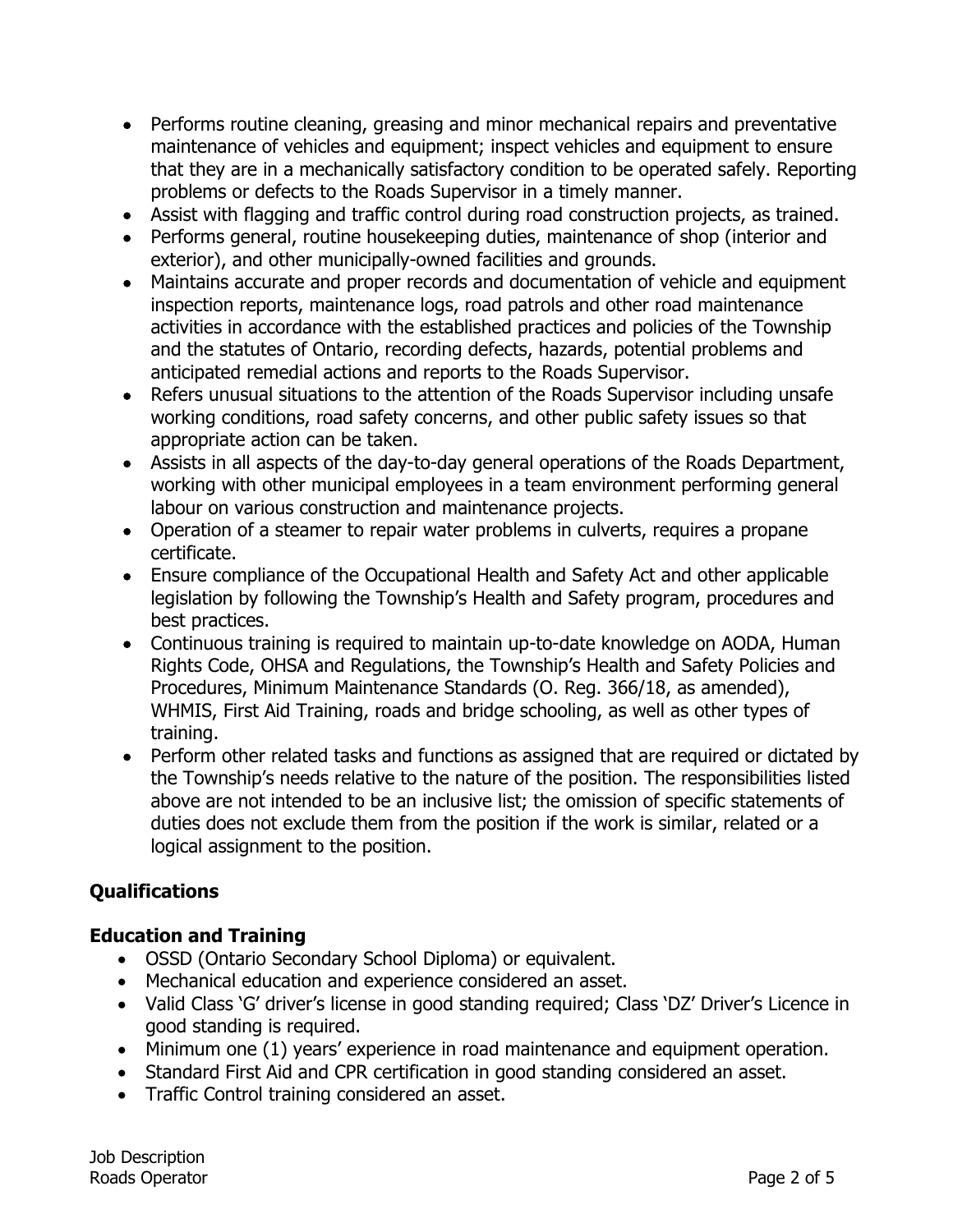## **Knowledge**

• Knowledge of Occupational Health and Safety Act.

#### **Skills and Competencies**

- Ability to operate varying pieces of equipment for Operational Services operation.
- Attention to detail and mental and visual concentration and alertness to ensure the safety of others.
- Ability to work independently in a safe, effective and efficient manner.
- Must be able to read, write and respond to both verbal and written English communications; keep accurate records.
- Flexible and able to deal with multiple priorities as assigned.
- Interpersonal and public relations skills to deal courteously and effectively with all levels of staff and the general public with the ability to exercise tact, diplomacy and good judgement at all times.
- Must participate in providing a satisfactory Drivers Abstract check.

## **Effort, Physical Demands and Working Conditions**

- Normal workweek 40 hours; Subject to variable hours of work.
- Performance of duties normally takes place in both indoor and outdoor environments. Outdoor environments are subject to severe inclement weather. Working environment contains some risks or discomforts associated with the operation of heavy equipment which requires additional safety precautions. May be exposed to wet, cold and/or humid conditions, fumes or airborne particles, toxic or caustic chemicals. Appropriate personal protective equipment (PPE) must be worn when working with or around hazardous chemicals and/or equipment.
- Required to wear/use various personal protective equipment (PPE) including, but not limited to: Canadian Standards Association (CSA) approved safety boots, cut resistant pants/chaps, gloves, safety eyewear, eye goggles, face shield, face masks, hearing protection and hard hat. May be required to have limited facial hair to accommodate PPE.
- Functional physical condition required to conduct tasks, traverse work sites/environments, occasionally lift heavy objects, and to use tools and equipment that require a high degree of manual dexterity.
- Position involves physical efforts of lifting, pulling, climbing, reaching, operating equipment, sitting, standing, walking, and crouching.
- Position involves attentive listening and both mental and visual concentration.
- Position requires confidentiality in some aspects of the work.

#### **Hours of Work**

Usual hours of work are 40 hours per week with one half hour unpaid lunch.

- Summer Road hours (approx. May  $1^{st}$  to Oct  $31^{st}$ ) 6:30 a.m. to 5:00 p.m.
- Winter Roads hours (approx. Nov  $1^{st}$  to Apr  $30^{th}$ ) 7:30 a.m. to 4:00 p.m.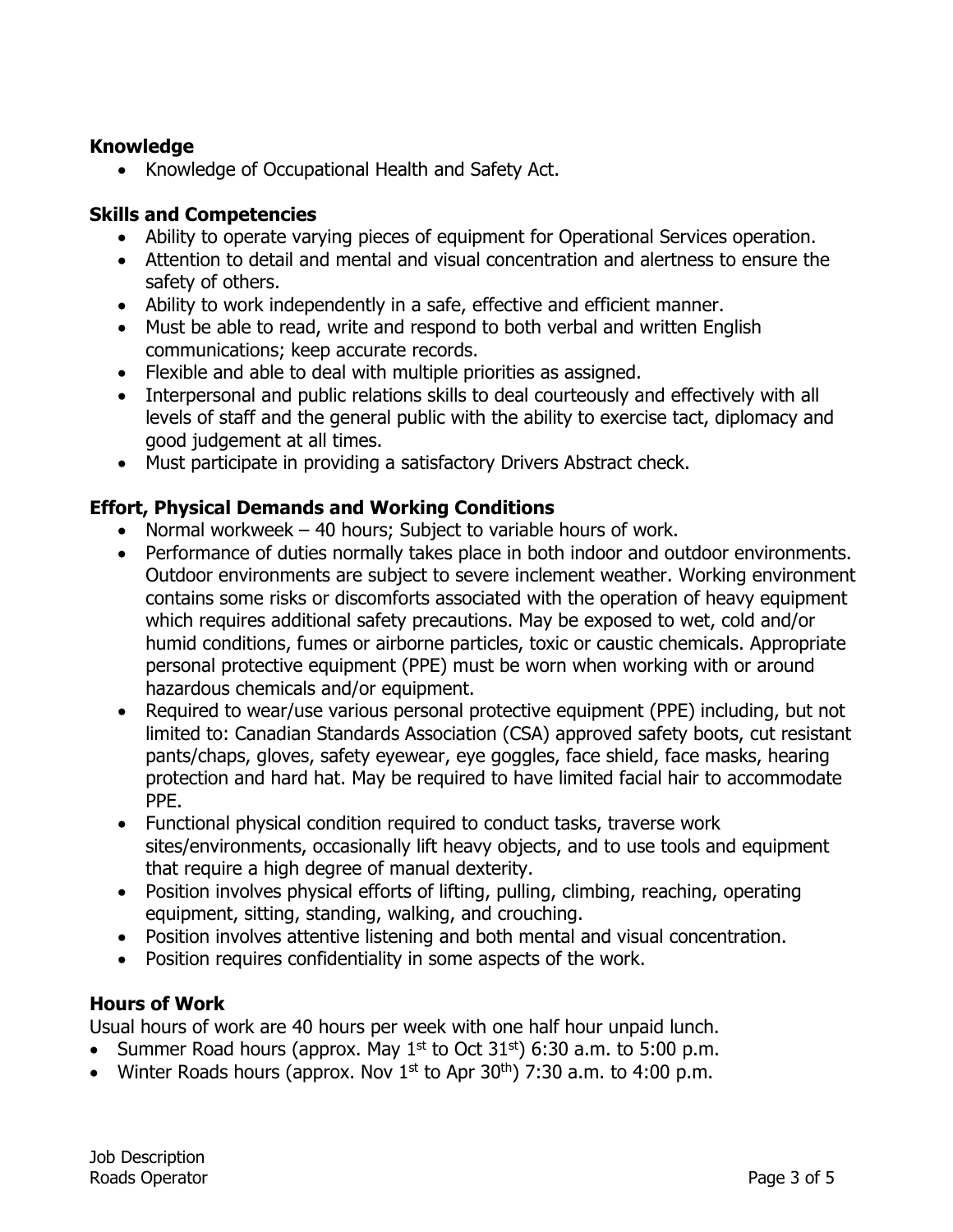Must be able to respond to call-outs for the Roads Department, as required. Position is required to occasionally work overtime and unusual hours in order to handle road emergencies and poor weather conditions with the possibility of call-outs after regular hours for maintenance and winter control including nights, weekends and holidays as required. The employee must be able to respond to call-outs after regular hours as established by the Manager of Roads.

## **Decision Making/Judgement**

Work is performed under the direction of the Roads Supervisor or designate. The employee follows established practices to perform generally repetitive duties and work activities; judgement is exercised when using initiative and problem-solving skills when on the job, to operate without direct supervision, when the task has been defined. The employee notifies the Working Roads Supervisor of operational problems or issues, as necessary.

Errors are usually quickly detected and can be corrected. Errors in judgment may reduce the Roads Department's effectiveness and may increase costs and result in safety hazards, embarrassment to the Township and inconvenience to the public.

## **Working Relationships:**

Contacts within the work unit are primarily with the Manager of Roads, Road Supervisor or designate and co-workers.

- 1. **With the Manager of Roads and Roads Supervisor or designate -** Receives direction and guidance.
- 2. **With Co-workers -** Communication for the purpose of sharing information to complete work assignments
- 3. **With Public -** Provide information while ensuring polite and tactful relations.

**Note:** The foregoing is intended to outline the general description of duties and responsibilities for this position. It is not intended nor should it be interpreted as a complete inclusive description.

I have read the job description outlined above and understand the requirements and responsibilities of my job. I understand that this job description may change from time to time depending on business circumstances and that I will be informed of any changes.

Employee Signature **Date** 

\_\_\_\_\_\_\_\_\_\_\_\_\_\_\_\_\_\_\_\_\_\_\_\_\_\_\_\_\_\_\_\_

Job Description Roads Operator **Page 4 of 5**